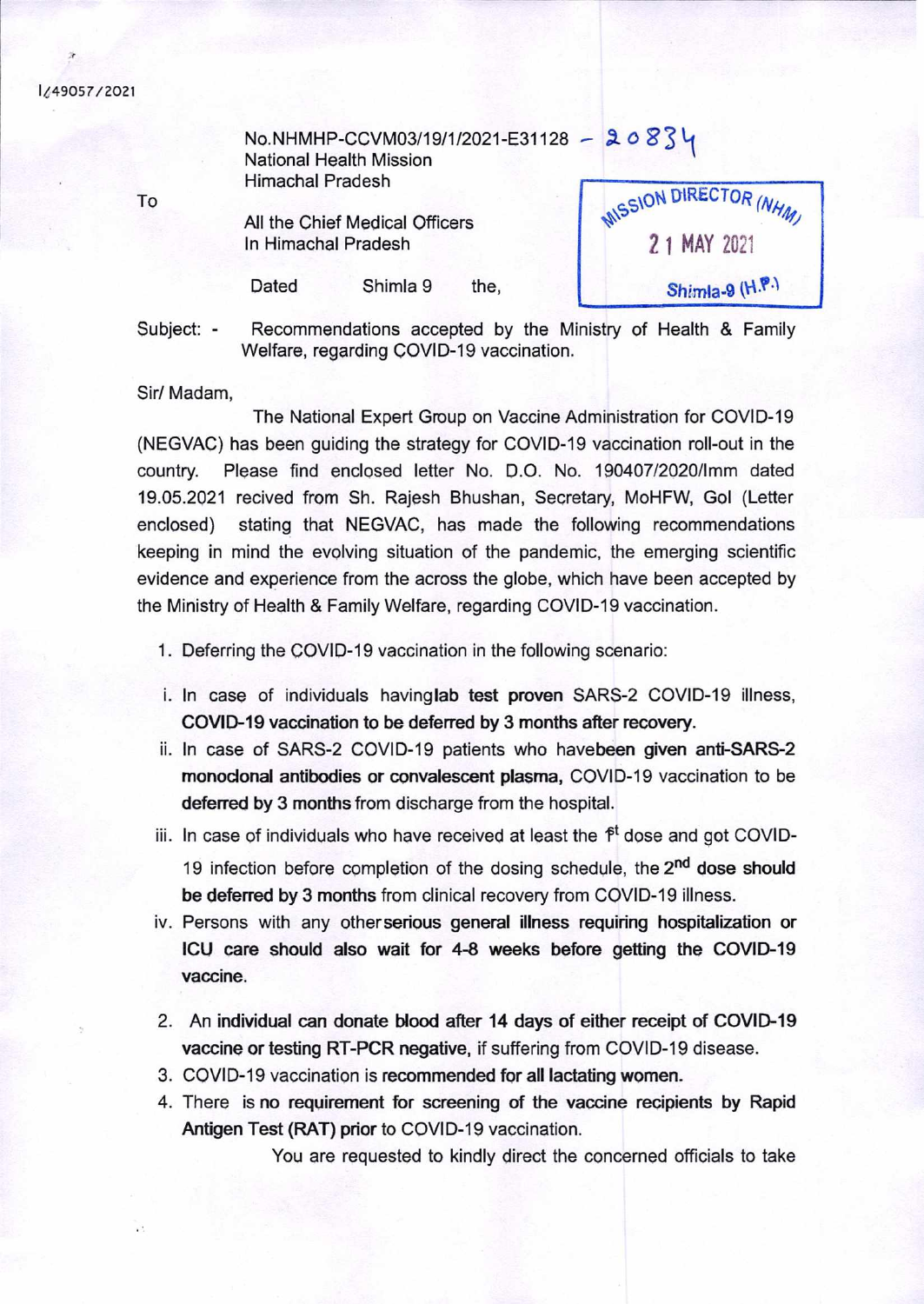note of the aforesaid recommendations and undertake necessary action for their effective execution. You may also ensure effective dissemination of the information to service providers as well as the general public in this regard through all forms of media as well as the local language. The requisite training of the Vaccination staff at all levels may also be organized.

*<u>ONSSION</u> DIRECTOR (NHM)* 2 1 MAY 2021 Shimla-9 (H.P.)

Yours faithfully

**Mission Director** National Health Mission Himachal Pradesh

Endst No. As above: Dated Shimla-9 the Copy to:

1 .The Secretary (Health) to the Govt. of Himachal Pradesh for information please. 2.The Director Health Services, Kasumpti Shmla-9 for information please

3. The Director Medical Education cum Chairman State AEFI Committee for information please

4. All the Deputy Commisioners, Himachal Pradesh for information please 5.All the District Immunization officers for information & necessary action please. 6.The Sr. Project Officer, UNDP, SIHFW Campus Parimahal, Shimla-9 for information & necessary action.

7.The State President Indian Medical Association, Himachal Pradesh for information please.

8.The State President Indian Dental Association, Himachal Pradesh for information please.

 $121$ 

**Mission** Director National Health Mission Himachal Pradesh